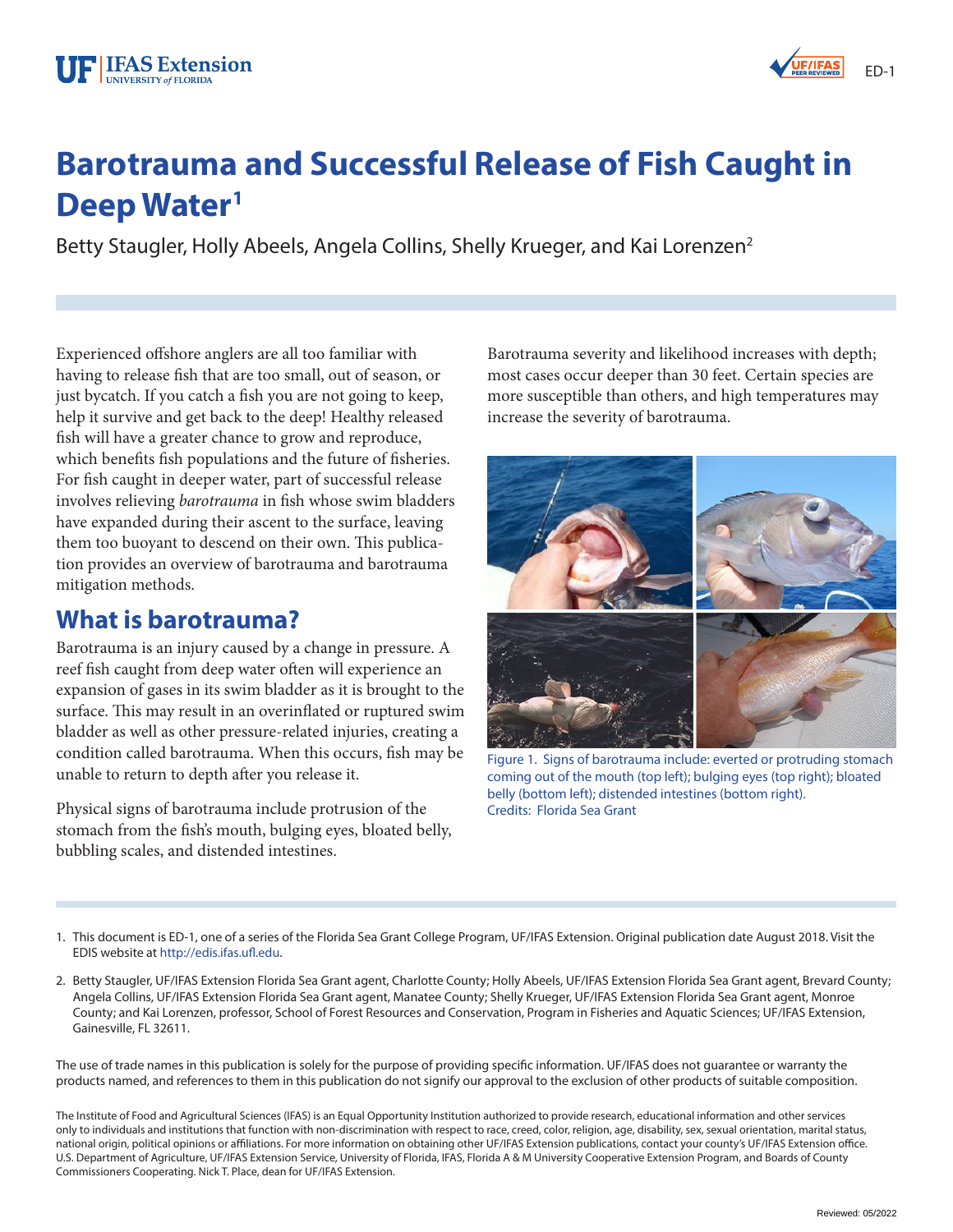No one likes the sight of foaters. Fishery regulations that require fsh to be released will only be efective if fsh survive. Reducing discard mortality could lead to more fshing opportunities in the future.



Figure 2. Signs of barotrauma also include bubbling scales, and inability to return to depth. Credits: Hayden Staley, Florida Fish and Wildlife Conservation Commission

# **What can you do? Use Venting or Weighted Descent to Help a Fish with Barotrauma**

There are two ways you can help fish suffering from barotrauma.

- 1.Venting releases gas that has expanded within the swim bladder so that the fsh can return to depth on its own.
- 2.Weighted descent returns fsh to capture depth quickly.

Studies show that both approaches are efective when applied correctly. The approaches have different advantages and disadvantages—choose the one that is best for you, and make sure you know how to do it correctly.

It is always important to work quickly when releasing fish. The faster a fish gets back in the water, the greater its chances of survival. Use gear that minimizes fght time to reduce lactic acid build up and stress, and be as efficient as possible on deck to ensure quick release to the water. Gas expansion continues and barotrauma severity increases the longer the fsh is at the surface.



Figure 3. The quicker the fsh gets back in the water, the better it will do. Use gear that minimizes fght time to reduce lactic acid build up and stress. On deck, handle the fsh as quickly as possible for rapid release.

Credits: Florida Sea Grant



Figure 4. Research has shown that venting works when performed properly.

Credits: Florida Sea Grant

## **Venting**

Venting is a traditional barotrauma mitigation method that is particularly suited for situations where you must handle many fsh quickly. Data shows that most fsh caught at depths shallower than 125 feet generally heal quickly and resume normal activities within 24–48 hours if they are vented appropriately.

Venting is quick, and the tools are cheap, but there is a risk of injuring or killing the fsh if you don't do it properly.

Venting involves the use of a sharp, hollow instrument that is inserted through the muscle to puncture the swim bladder wall and release the gas that expanded within the swim bladder upon ascent. Many varieties of venting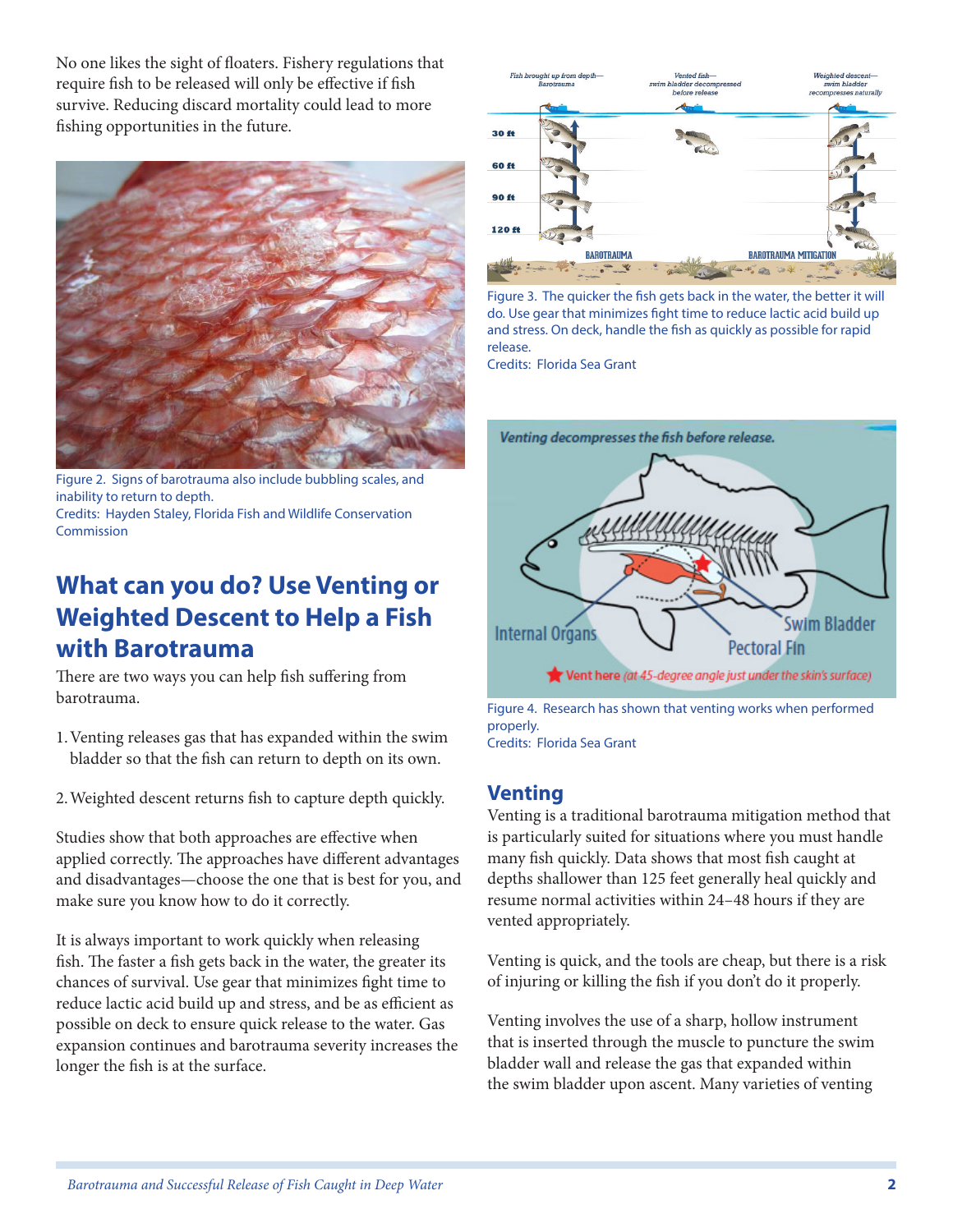tools are available. You can also make your own from any sharp and hollow instrument. Knives and ice picks are not suitable, because they do not provide an adequate escape route for the gas.

To properly vent, lay the fsh on its side (on a cool, wet surface). Venting tools should be inserted at a 45-degree angle, under a scale at the trailing edge of the pectoral fn, just deep enough to release trapped gas from the swim bladder. Never insert venting tools into a fsh's belly or back or into its stomach if it is protruding from its mouth.



Figure 5. Common venting tools. (Pictured images do not imply commercial endorsement.) Credits: Florida Sea Grant

#### **PROS**

- Fast and particularly suited for situations where you must handle many fsh quickly.
- Increases fsh survival rates when performed correctly.
- Tools are small, inexpensive, and convenient.

#### **CONS**

- All sharp tools involve puncture risk—to you as well as to the fsh.
- Research indicates that about 50 percent of anglers vent incorrectly resulting in injury or death to the fsh.
- Vented fsh may be more susceptible to predators like dolphins and sharks because they are released at the surface and must swim down on their own.



Figure 6. A weighted milk crate placed upside down in the water is one tool used for weighted descent. Credits: Florida Sea Grant

### **Weighted Descent**

Descending is another addition to the barotrauma mitigation toolbox and is a method particularly suited for situations when you are not sure how to vent, or when you are worried about potential predation on released fsh.

Descending involves using a weighted device that attaches to or encloses the fsh and forcibly sinks the fsh. Returning it to depth on a weight will recompress expanded gas within the fsh's body, allowing it to regain its natural buoyancy and swim away.

Devices may fall into one of three general categories: mouth grips, inverted hooks, and fsh elevators.

Mouth grips are attached to a rod and reel or hand line, clamp to the mouth of the fsh, and use a pressure-sensor release mechanism (releases fsh automatically at a predetermined depth selected by the angler) or a weighted spring-release mechanism (lets go of fsh when the angler gives a sharp tug on the line or when the weight hits the bottom).

Inverted hooks work like mouth grip devices but are inserted through the hole made by the hook. Once the fish descends deeply enough to reverse the effects of barotrauma, the angler gives a few short jerks on the line, allowing the fish to get off the inverted hook.